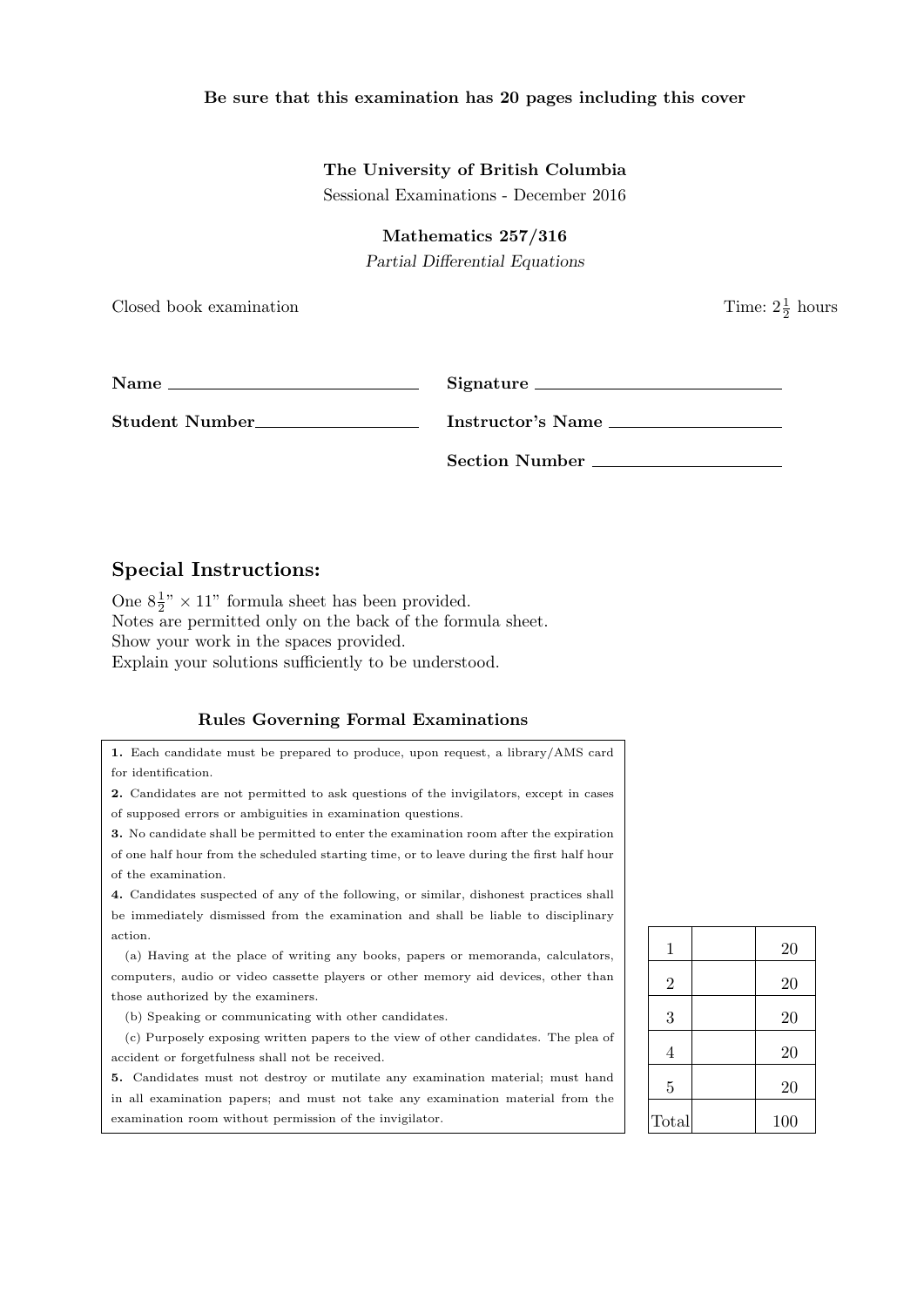[20] **1.**

(a) Fourier series: Compute the Fourier sine series of  $f(x)$ , defined on  $[0, \pi]$  by  $f(x) = \cos x$ . [8 marks]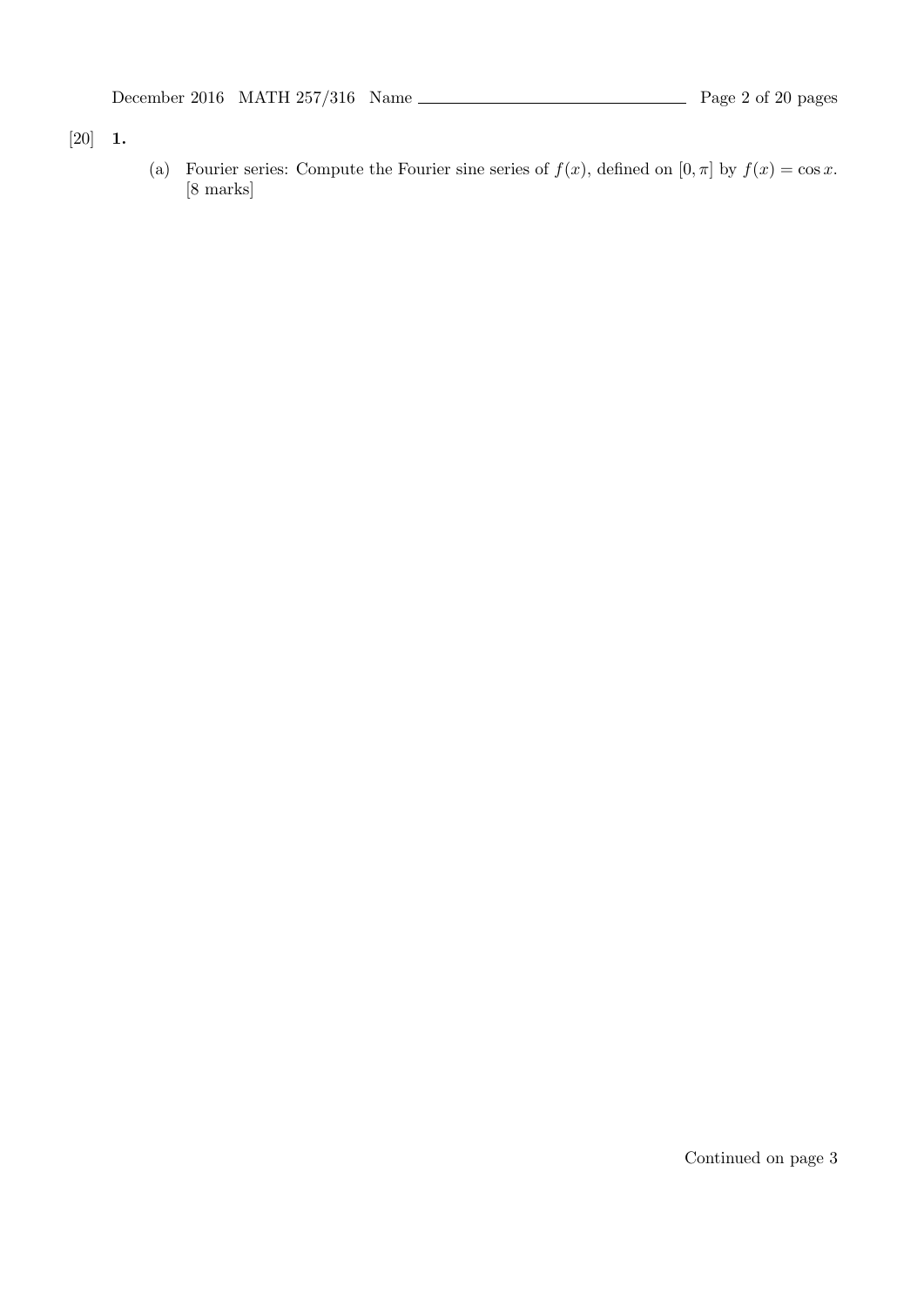(b) Consider the following boundary value problem for Laplace's equation on half an annulus.

$$
u_{rr} + \frac{1}{r}u_r + \frac{1}{r^2}u_{\theta\theta} = 0,
$$
  

$$
u(r, 0) = 0, \quad 1 < r < 2,
$$
  

$$
u(r, \pi) = 0, \quad 1 < r < 2,
$$
  

$$
u(1, \theta) = \sin 3\theta, \quad 0 < \theta < \pi.
$$
  

$$
u(2, \theta) = \cos \theta, \quad 0 < \theta < \pi.
$$

Find the solution using separation of variables. [12 marks]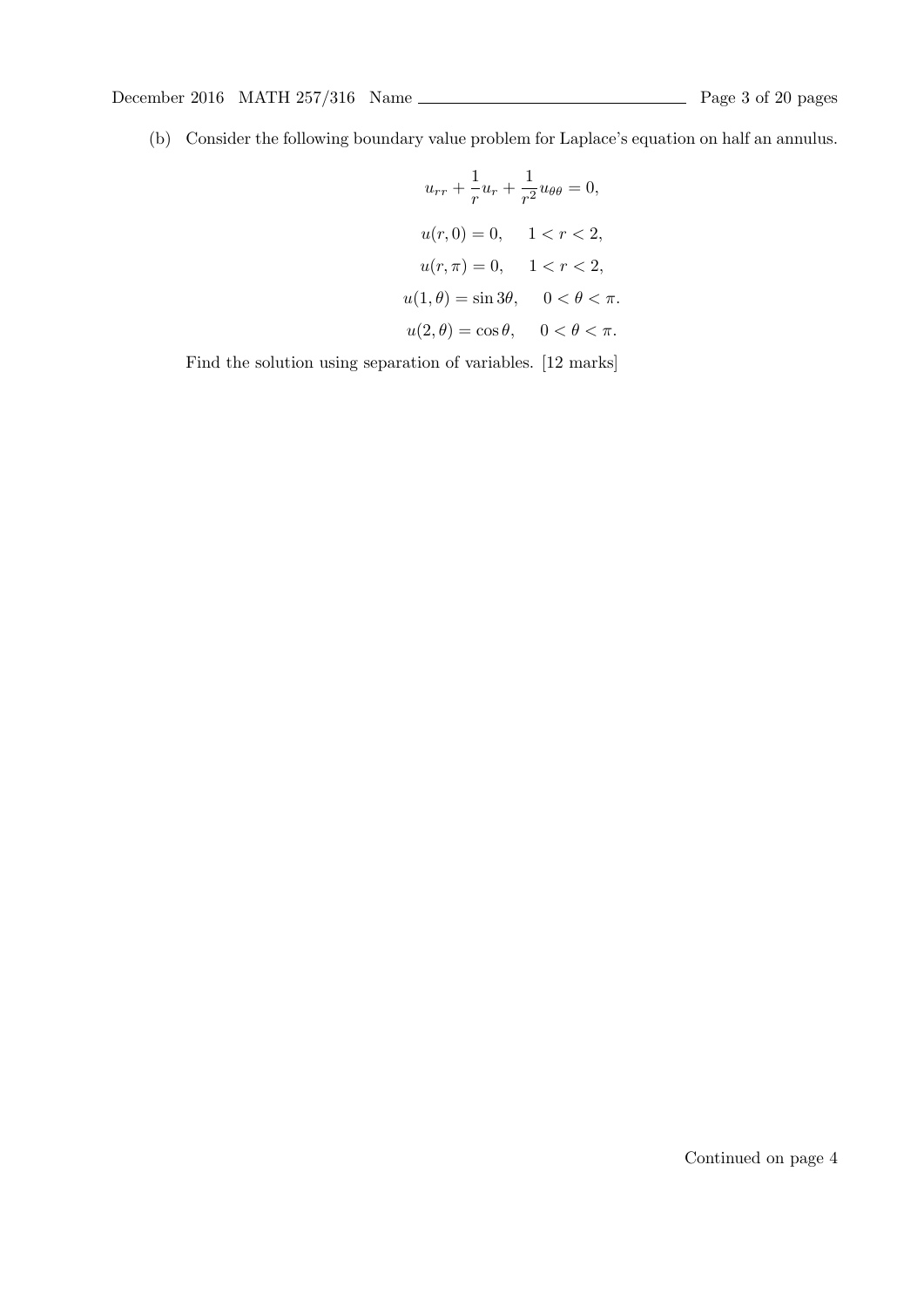## **Question 1b continued**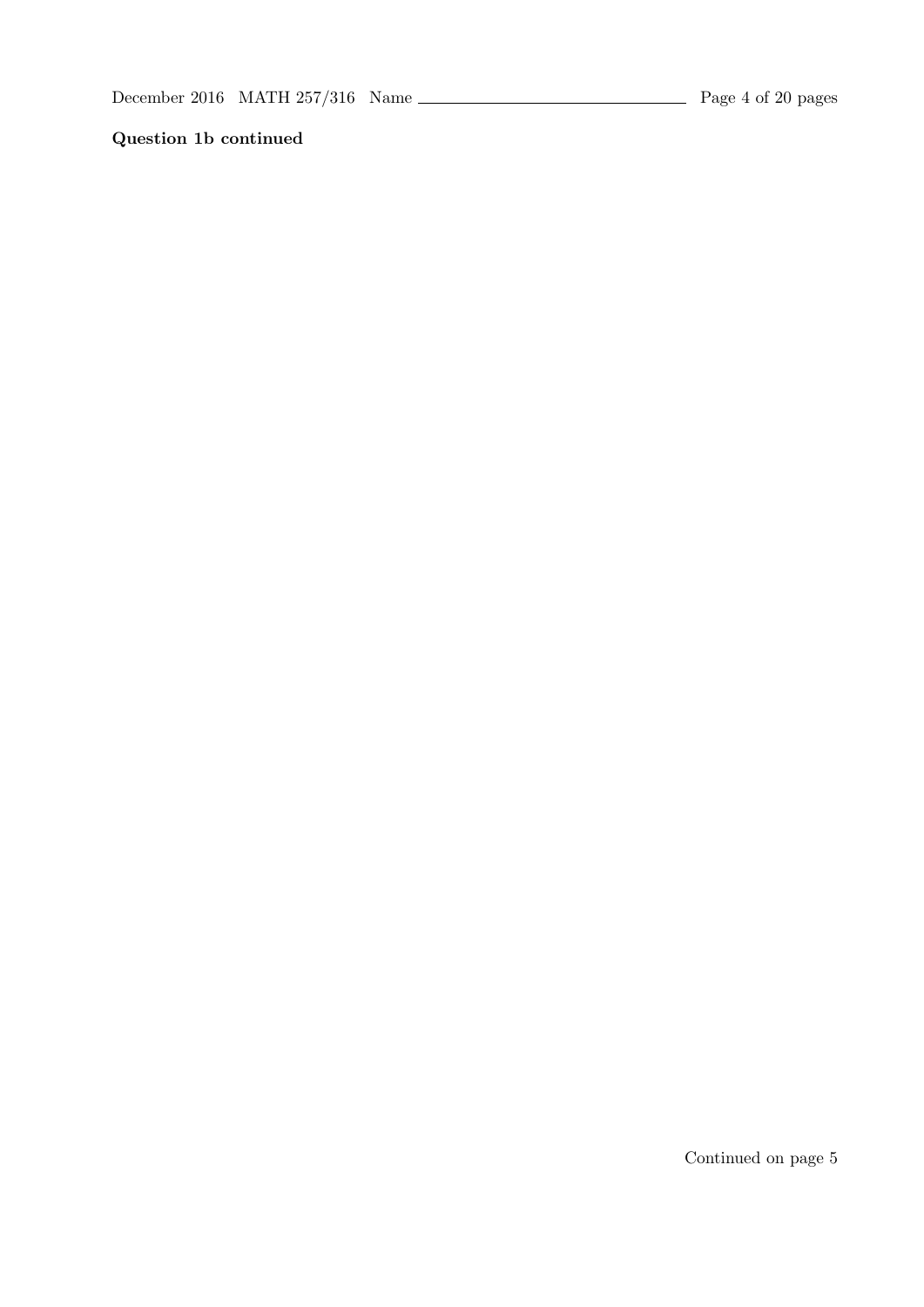[20] **2.** The motion of a string subject to a gravitational load satisfies the following initial-boundary value problem:

$$
u_{tt} = a^2 u_{xx} - g, \quad 0 < x < 1, \quad t > 0 \quad (*)
$$
\n
$$
u(0, t) = u(1, t) = 0,
$$
\n
$$
u(x, 0) = \sin(\pi x), \quad u_t(x, 0) = 0.
$$

Here  $g$  is the acceleration due to gravity and  $a$  is the wave speed. Treat both as fixed constant parameters.

(a) Determine the static deflection of the string, which is determined by solving (\*) subject to the boundary conditions, but setting  $u_{tt} = 0$ , i.e. it is a steady state. [8 marks]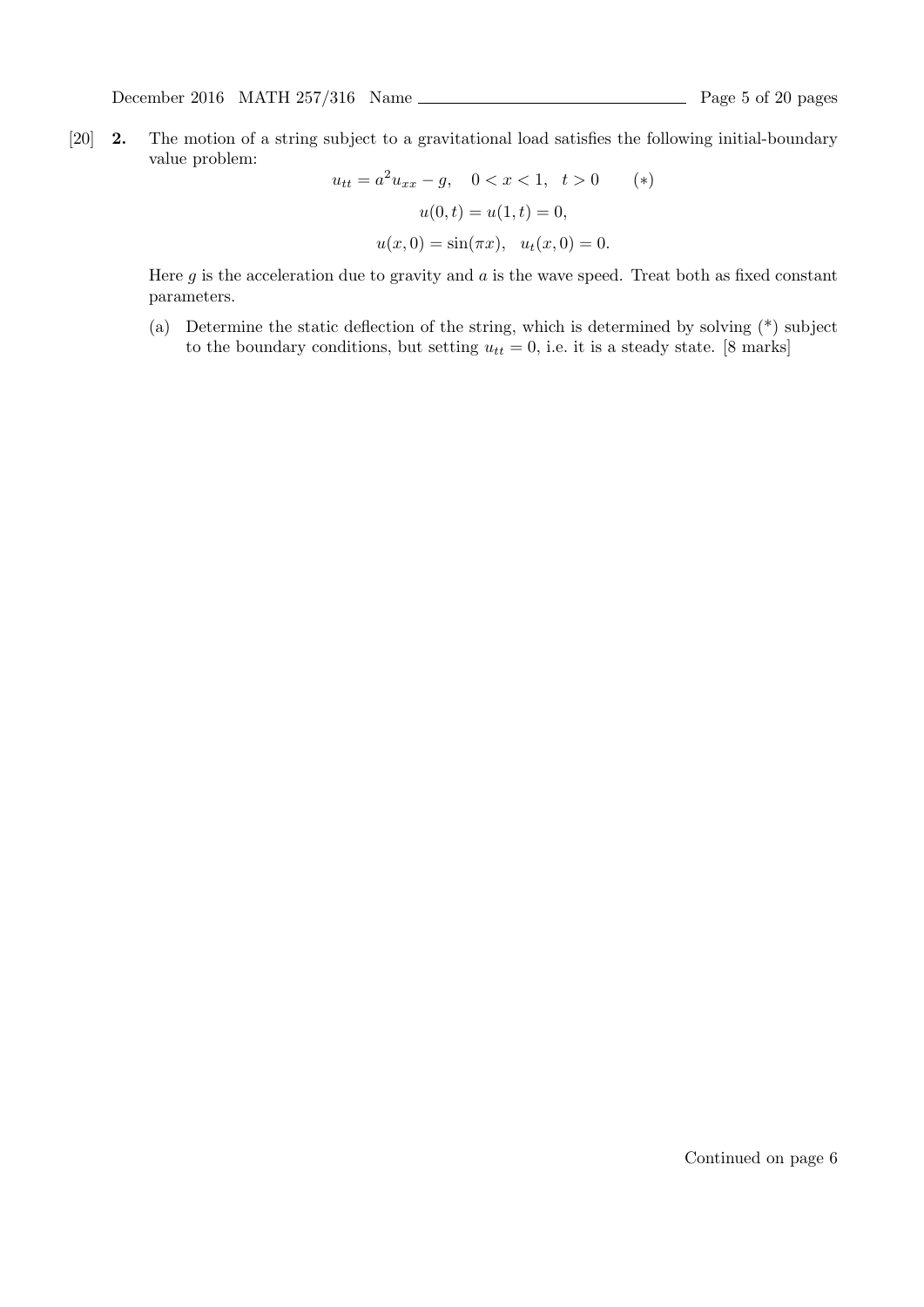December 2016 MATH  $257/316$  Name  $\frac{1}{257/316}$  Name  $\frac{1}{257/316}$  Page 6 of 20 pages

(b) Use the solution obtained in (a) to reduce the initial-boundary value problem to solving a homogeneous wave equation subject to homogeneous boundary conditions. Now use separation of variables to determine the solution to this boundary value problem and hence the complete solution of the entire initial-boundary value problem. [12 marks]

HINT: The following integral may be useful:

.

$$
\int_0^1 (x^2 - x) \sin n\pi x \, dx = 2 \frac{\cos n\pi - 1}{(n\pi)^3}
$$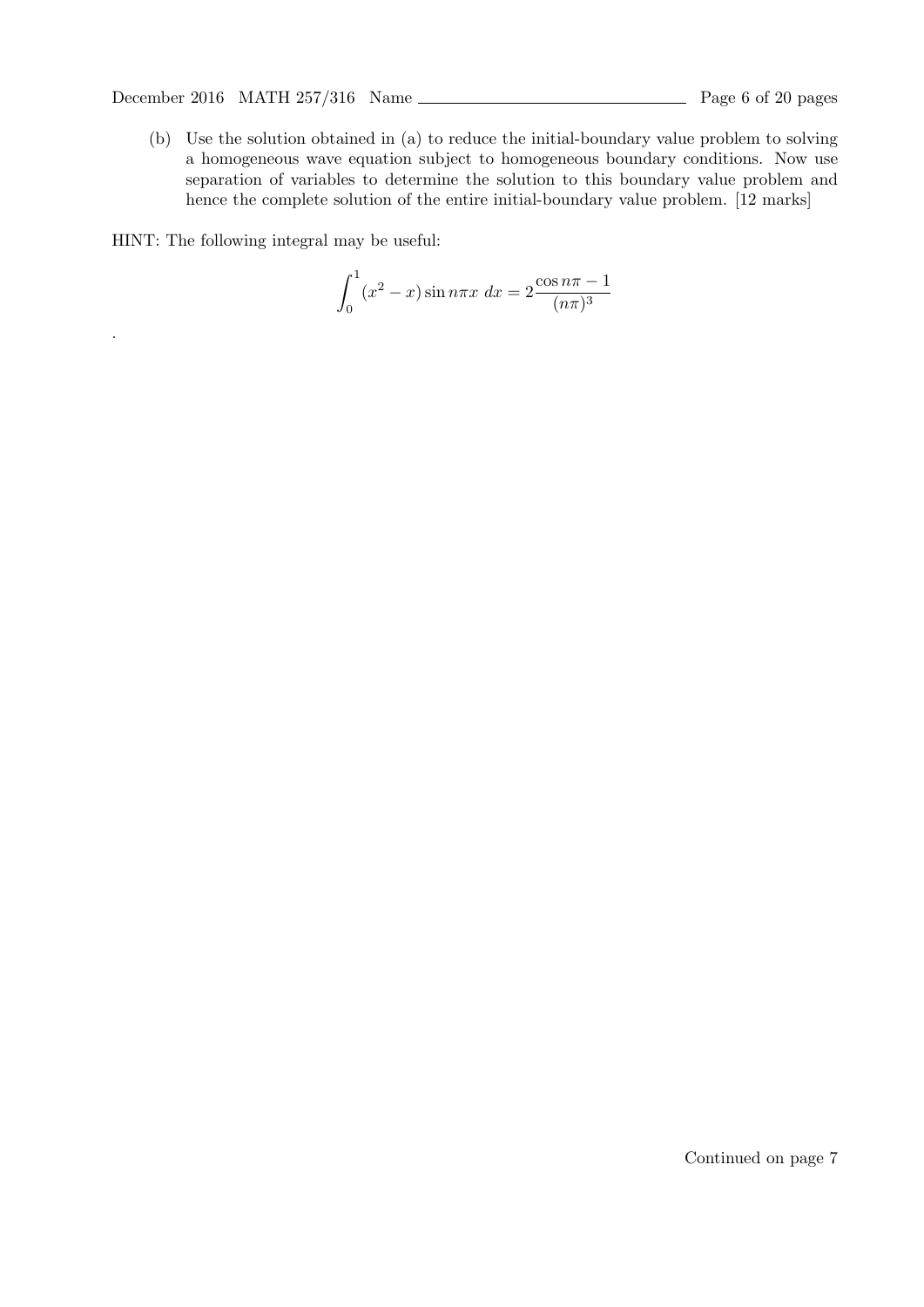## **Question 2b continued**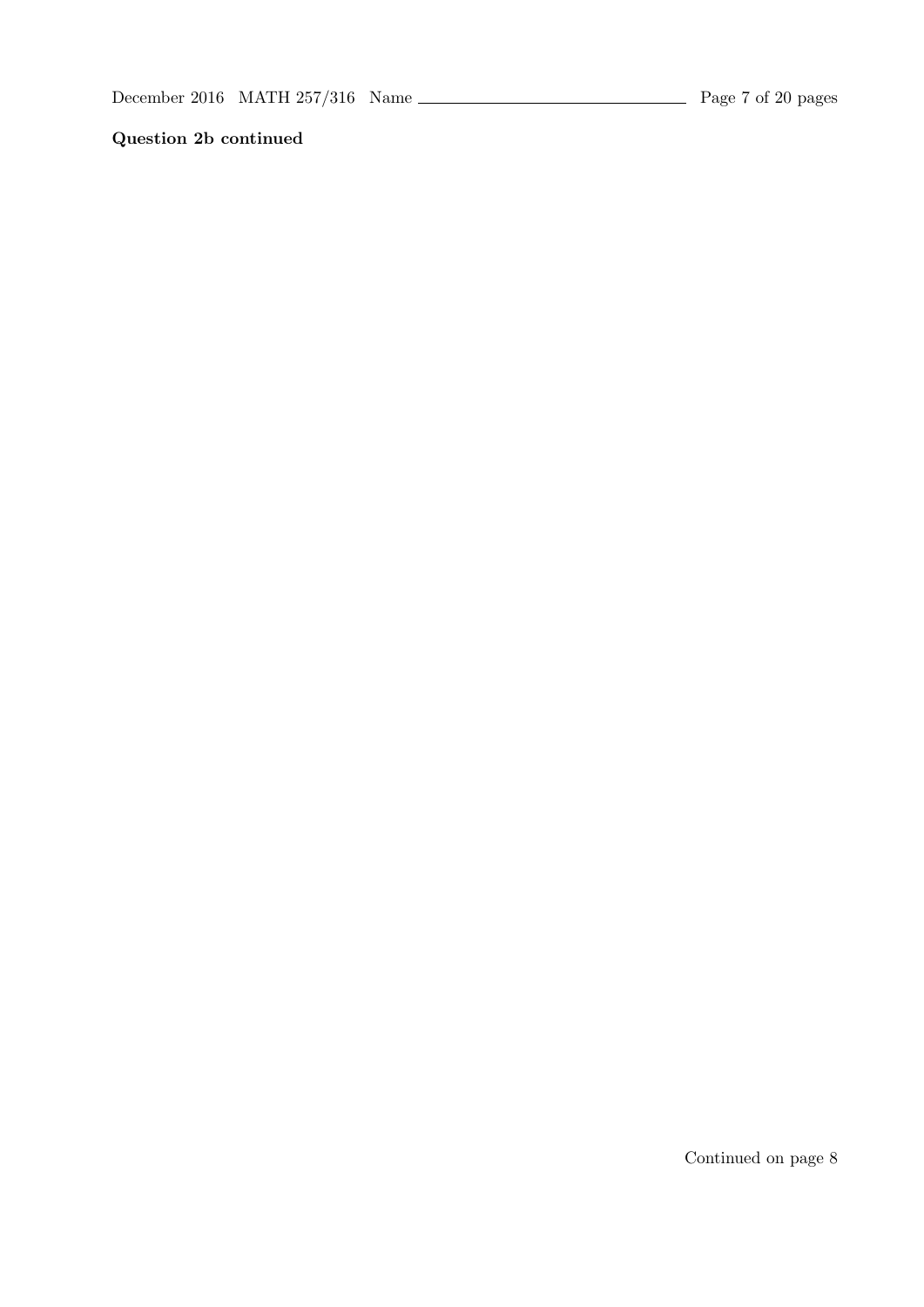December 2016 MATH 257/316 Name Page 8 of 20 pages

[20] **3.** The function  $f(x)$  is defined for  $x \in (0,1)$  by  $f(x) = x^2 - 1/3$ . The following are 4 different Fourier series that each converge to  $f(x)$  on  $(0,1)$ A:  $\sum_{n=1}^{\infty} a_n \cos(n - 1/2)\pi x$ ,  $a_n =$  $\left( \frac{4(-1)^{n+1}}{n} \right)$  $\frac{4(-1)^{n+1}}{3(n-1/2)\pi} + \frac{4(-1)^n}{[(n-1/2)]^n}$  $[(n-1/2)\pi]^3$  $\lambda$ *.* B:  $\sum_{n=1}^{\infty} b_n \sin n\pi x$ ,  $b_n =$  $\left( \frac{4(-1)^{n+1}-2}{n} \right)$  $\frac{(-1)^{n+1}-2}{3n\pi} + \frac{4[(-1)^n-1]}{[n\pi]^3}$  $\lbrack n\pi \rbrack^3$  $\setminus$ *.*  $C: \sum_{n=1}^{\infty} c_n \cos n\pi x$ ,  $c_n = \frac{4(-1)^n}{(n\pi)^2}$  $\frac{(n\pi)^2}{(n\pi)^2}$ . D:  $\sum_{n=1}^{\infty} d_n \sin(n - 1/2)\pi x$ ,  $d_n =$ ( *−*2  $\frac{-2}{3(n-1/2)\pi} + \frac{4(-1)^{n+1}}{[(n-1/2)\pi]}$  $\sqrt{[(n-1/2)\pi]^2}$ 4  $[(n-1/2)\pi]^3$  $\setminus$ *.* (a) To what value does series B converge to at  $x = 1/2$ ? [1 mark] (b) To what value does series A converge to at  $x = 0$ ? [1 mark]

- (c) To what value does series D converge to at  $x = 1$ ? [1 mark]
- (d) To what value does series C converge to at  $x = -1/2$ ? [1 mark]

HINT: you should not need to sum any series to evaluate these.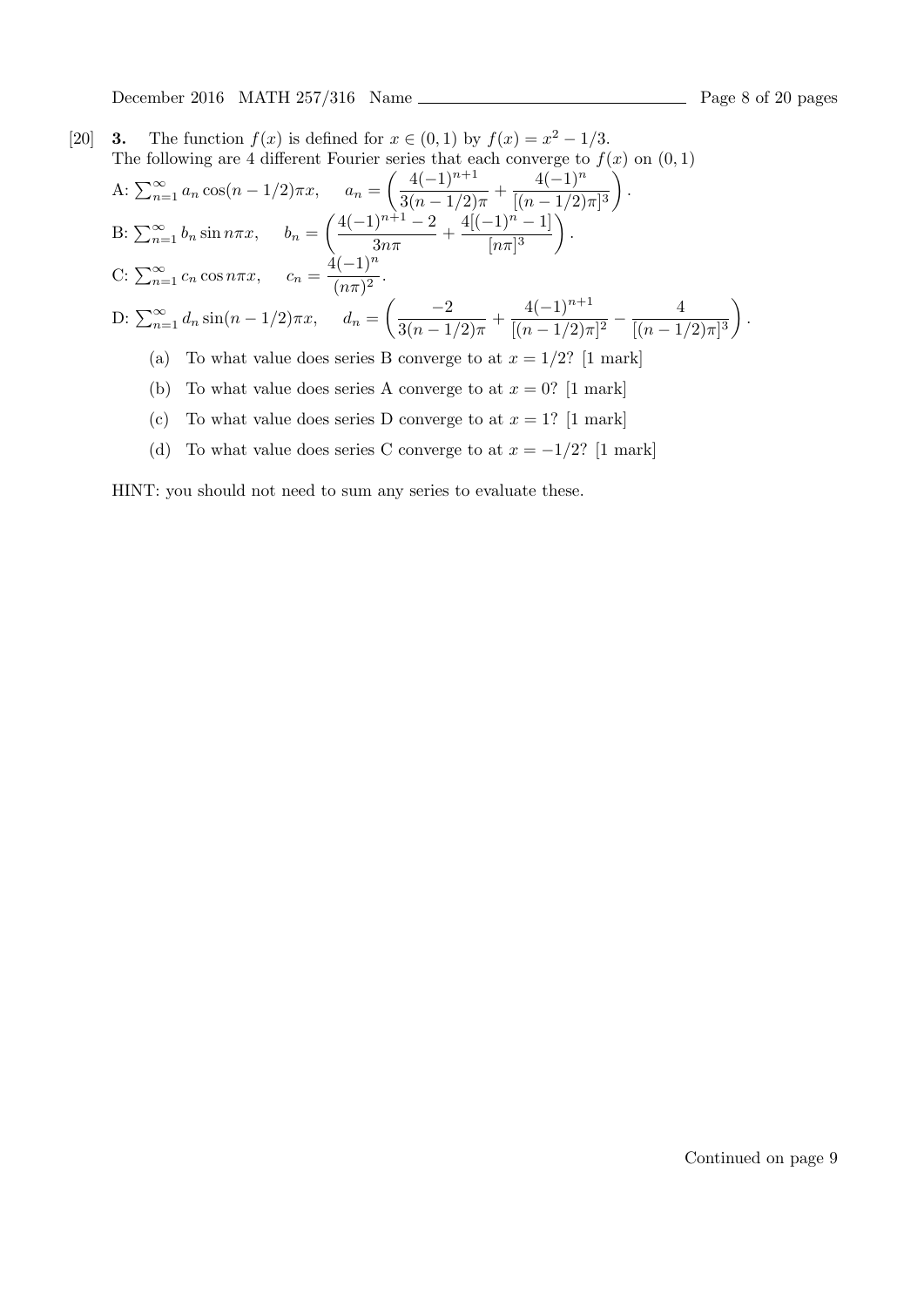December 2016 MATH  $257/316$  Name  $\frac{1}{257/316}$  Name  $\frac{1}{257/316}$  Page 9 of 20 pages

- (e) To what value does series A converge to at  $x = -1/2$ ? [1 mark]
- (f) To what value does series D converge to at  $x = 1$ ? [1 mark]
- (g) To what value does series C converge to at  $x = 0$ ? [1 mark]
- (h) To what value does series B converge to at  $x = -1/2$ ? [1 mark]

HINT: you should not need to sum any series to evaluate these.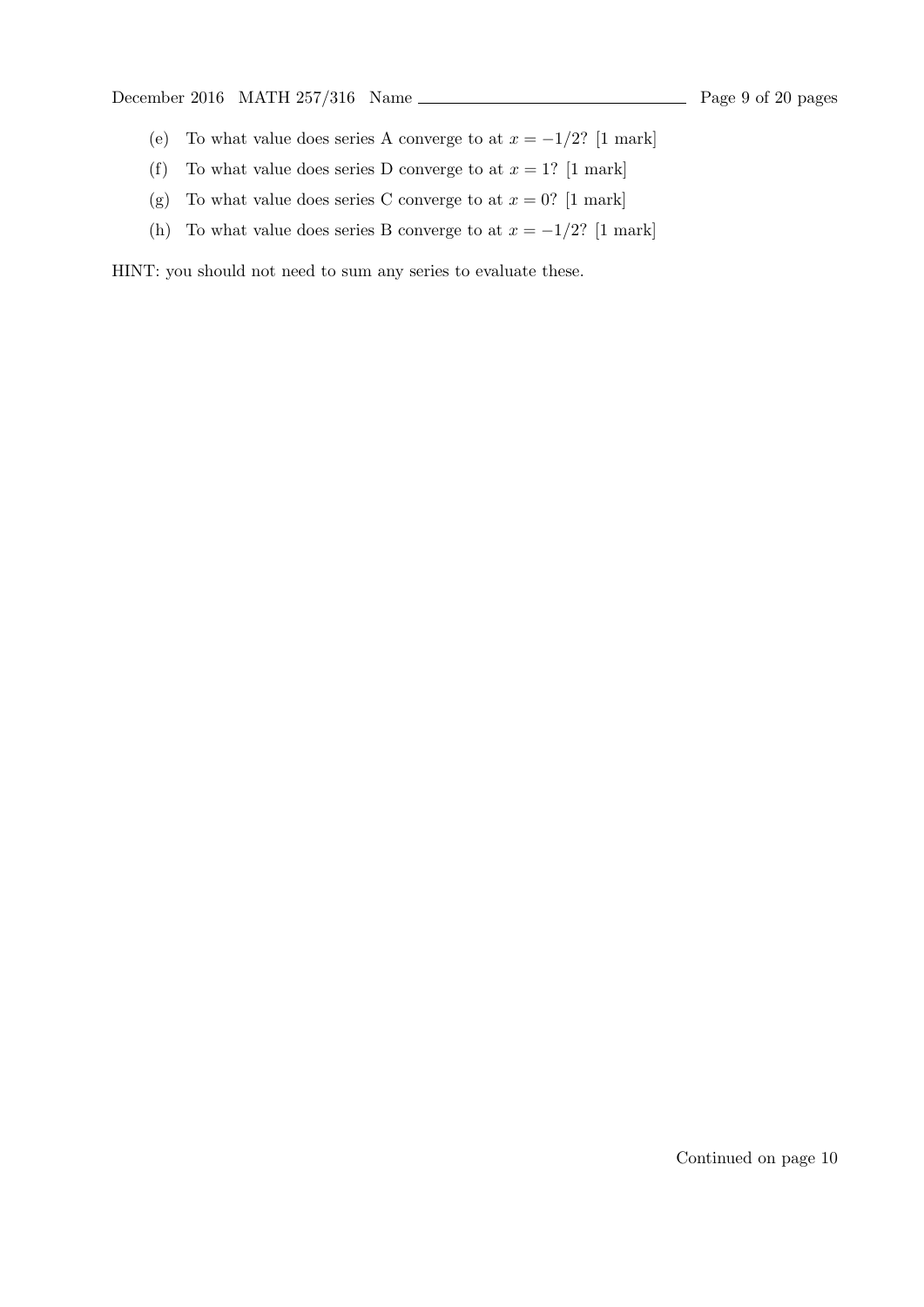### **Question 3 continued**

(i) Use 2 of the Fourier series given to help solve the following BVP

$$
u_{xx} + u_{yy} = 0, \quad 0 < x < 1, \ 0 < y < 1
$$
\n
$$
u(x, 0) = x^2 - 1/3, \quad 0 < x < 1,
$$
\n
$$
u(x, 1) = 0, \quad 0 < x < 1,
$$
\n
$$
u_x(0, y) = 0, \quad 0 < y < 1,
$$
\n
$$
u_x(1, y) = y^2 - 1/3, \quad 0 < y < 1.
$$

[12 marks]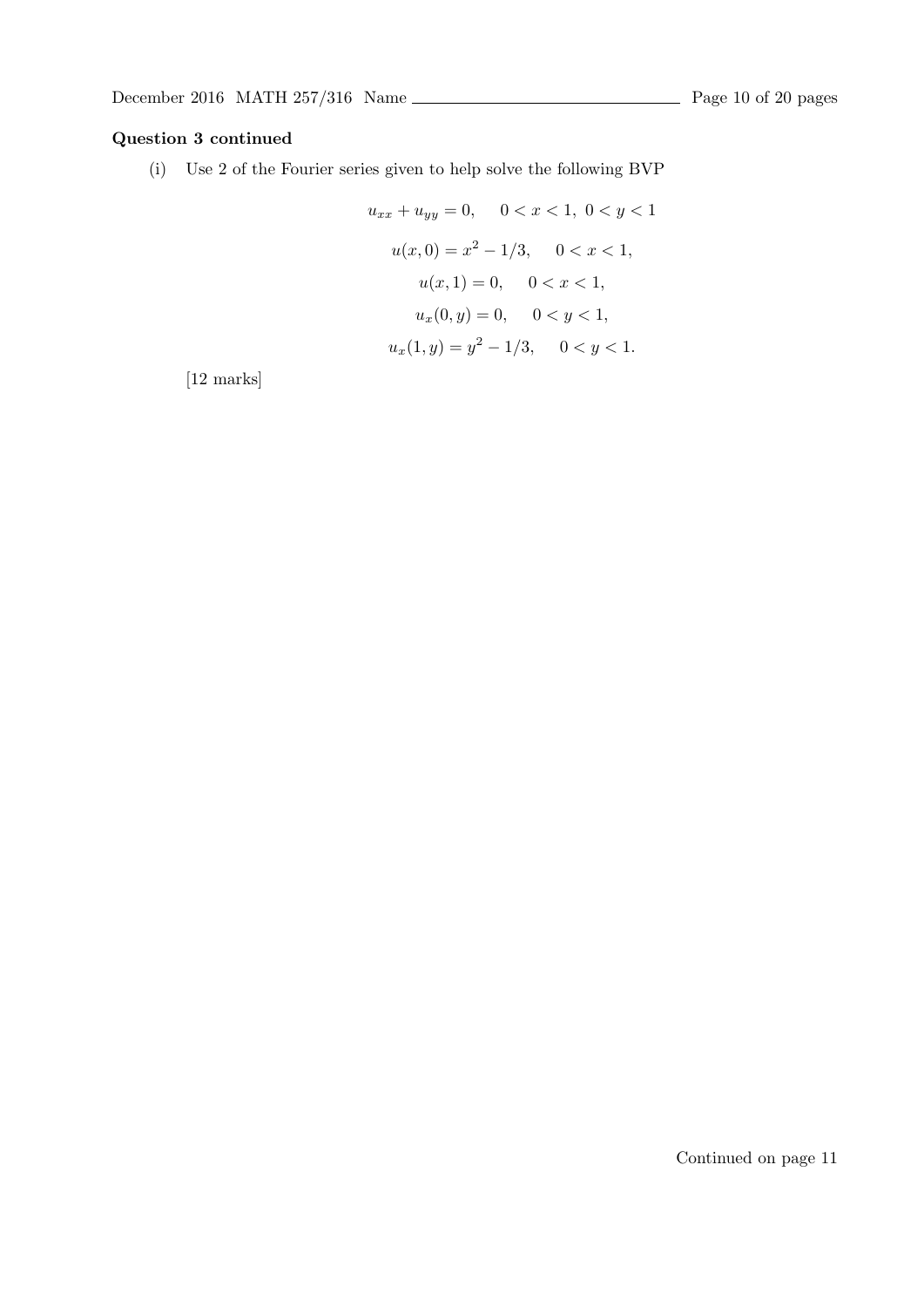## **Question 3i continued**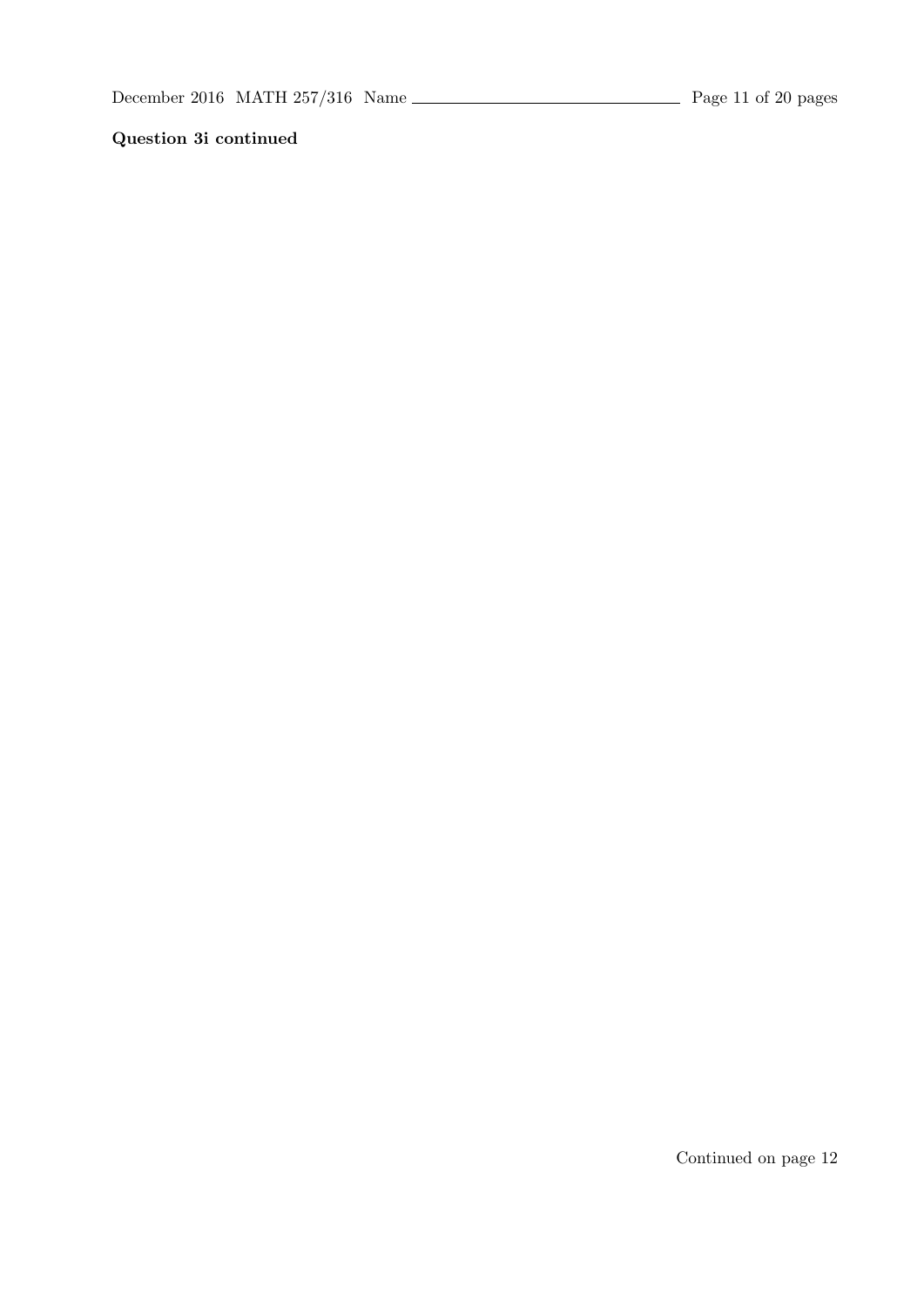[20] **4.** Consider the the following IBVP

 $u_t = u_{xx} - 1, \quad 0 < x < 1, \ t \geq 0,$ 

subject to the conditions:  $u(0, t) = 0$ ,  $u(1, t) = 1$ ,  $u(x, 0) = 0$ .

- (a) Writing  $u(x, t) = u_s(x) + v(x, t)$  state the problems that are satisfied by the steady state solution,  $u_s(x)$ , and the transient solution  $v(x, t)$ . [4 marks]
- (b) Find the steady state solution,  $u_s(x)$ . [4 marks]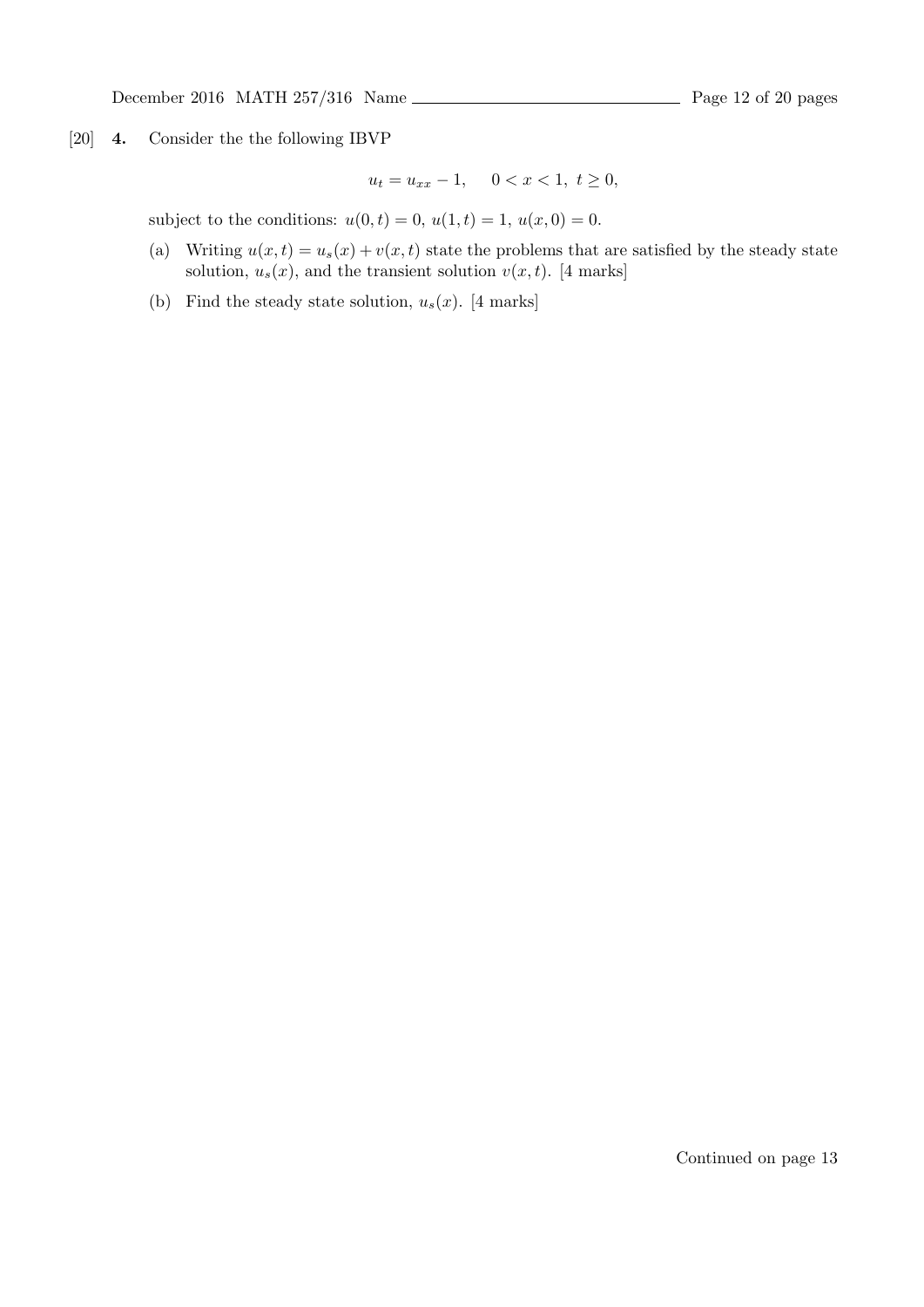(c) Find the transient solution,  $v(x, t)$  using separation of variables. HINT: The following integral may be useful:

$$
\int_0^1 (x^2 - x) \sin n\pi x \, dx = 2 \frac{\cos n\pi - 1}{(n\pi)^3}.
$$

[8 marks]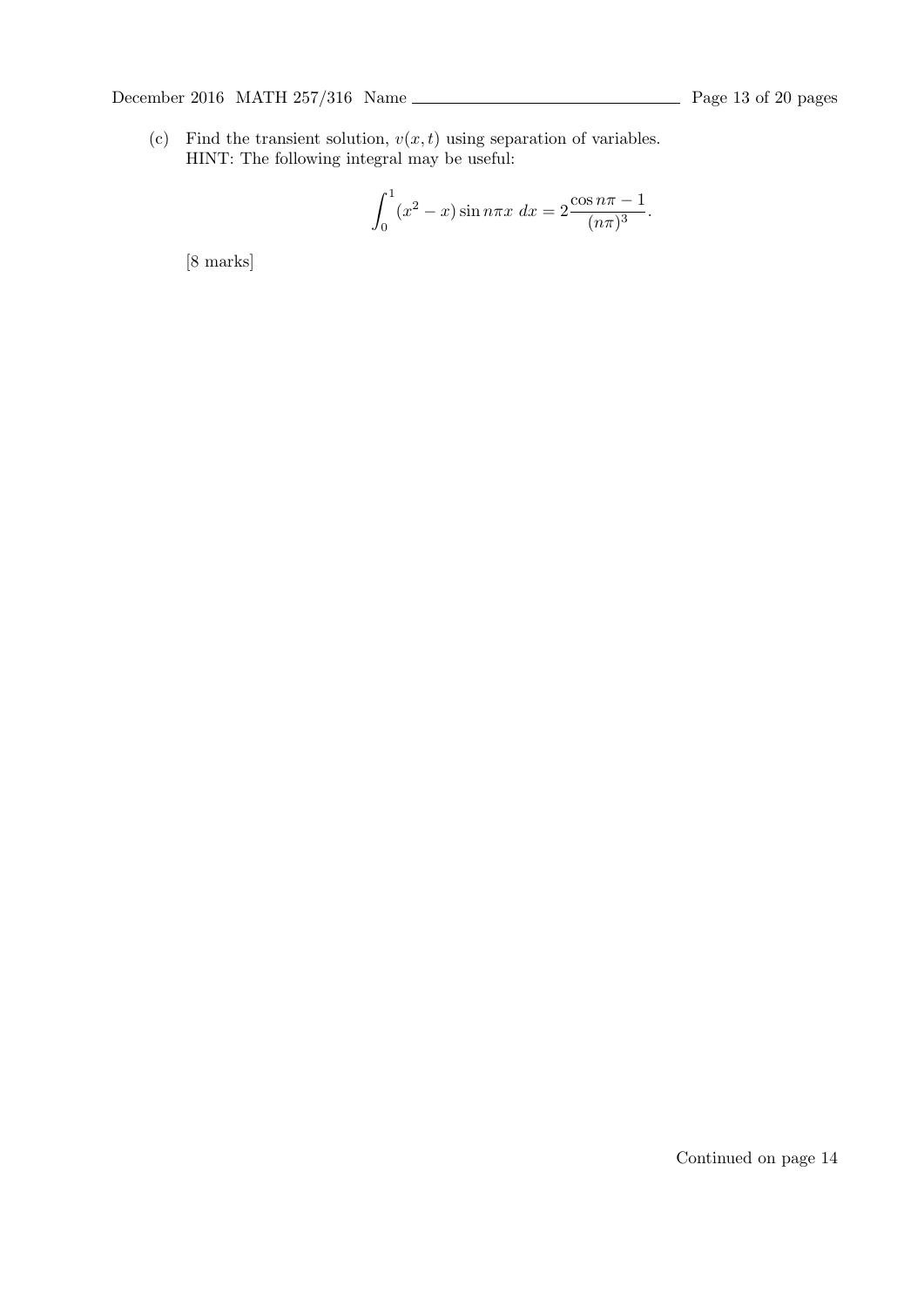**Question 4c continued:**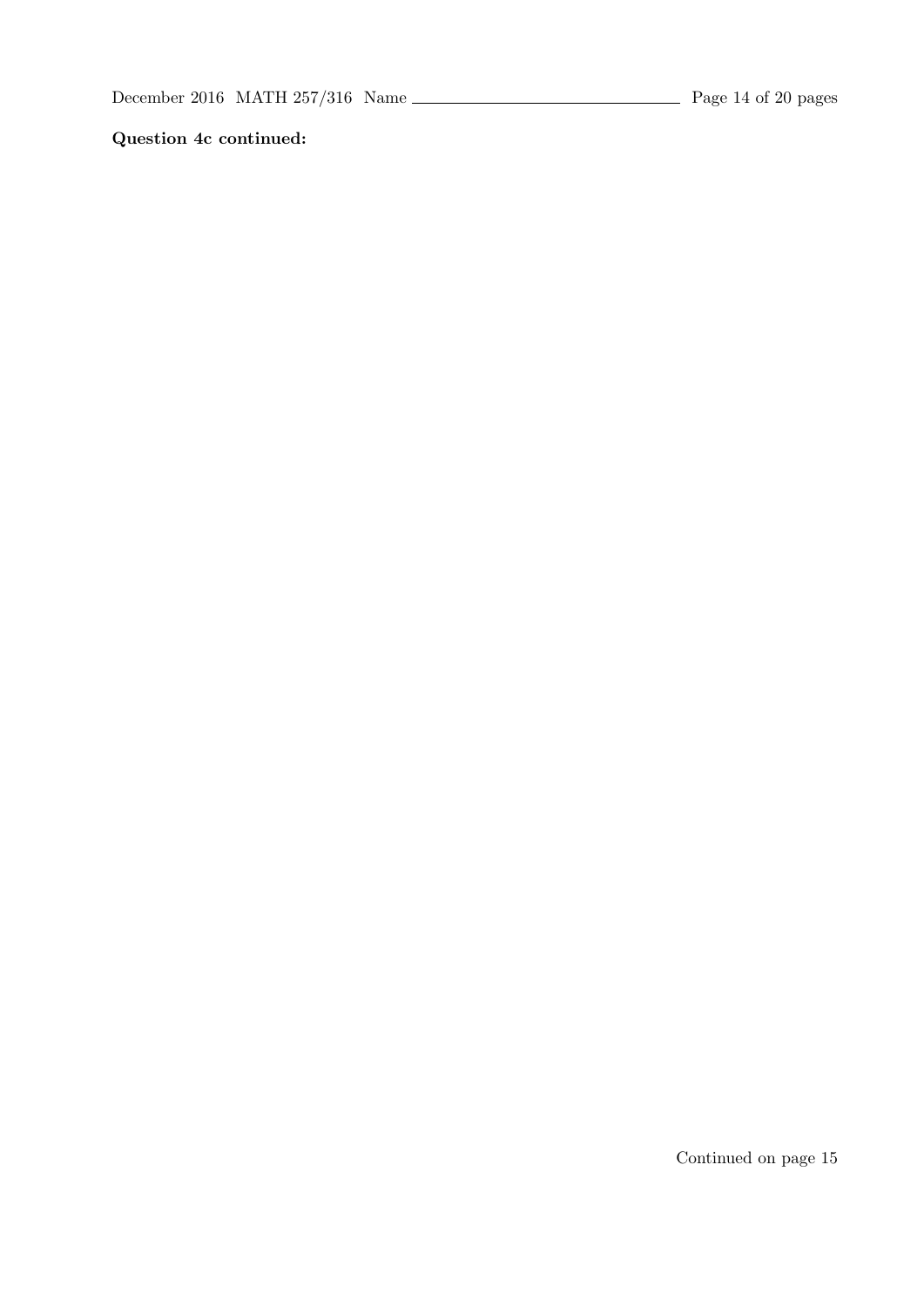December 2016 MATH 257/316 Name Page 15 of 20 pages

(d) Estimate how long it takes for  $|v(x,t)|$  to decay to 1% of its initial size at  $x = 0.5$ , i.e. when is  $|v(0.5, t)| = 0.01|v(0.5, 0)|$ ? You may base your estimate on the 1st non-zero term in the series solution for  $v(x, t)$  and may leave your estimate in the form of an expression involving ln (or similar functions) as you don't have a calculator. [4 marks]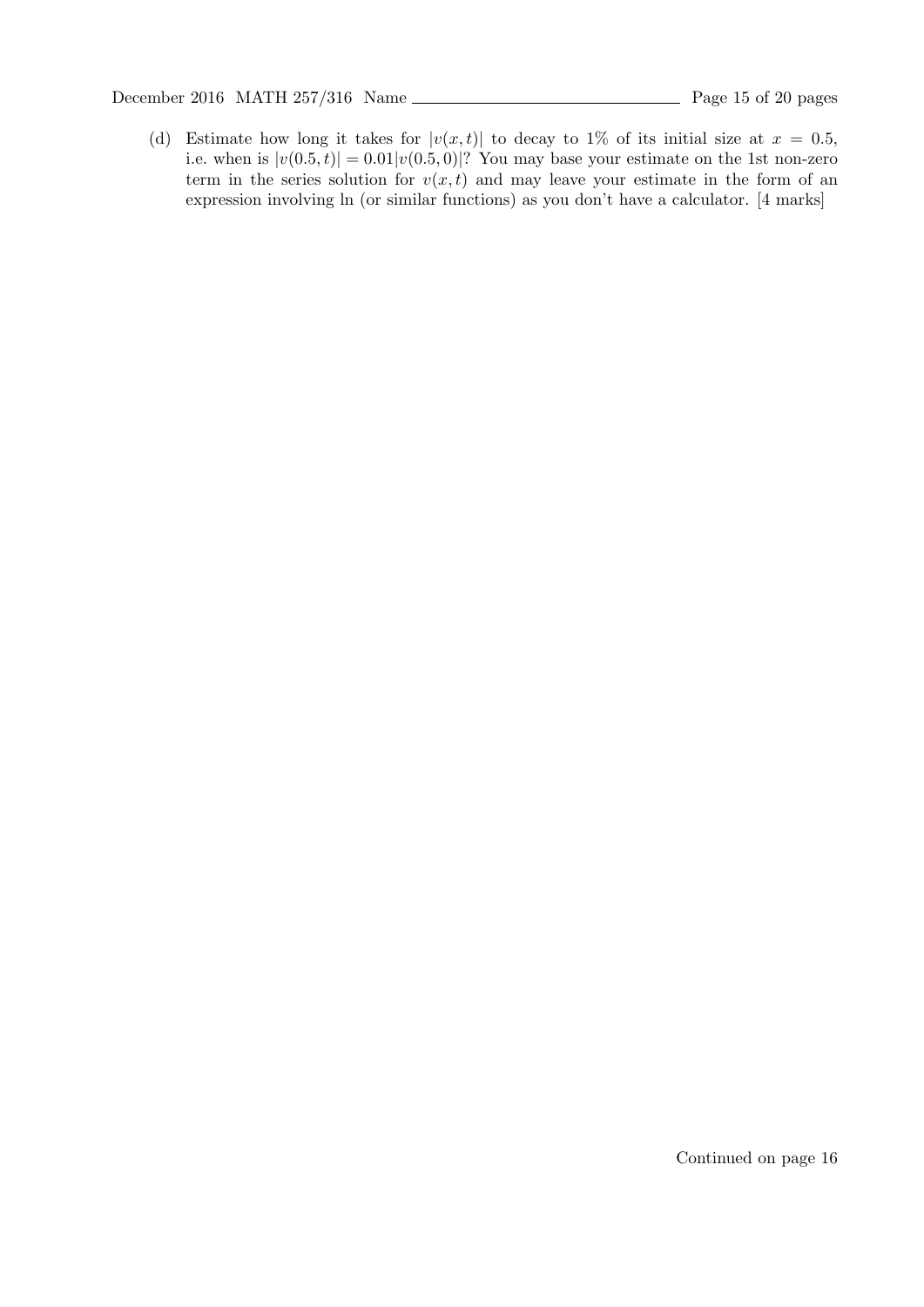- [20] **5.** Series solutions of 2nd order differential equations.
	- (a) Find 2 linearly independent series solutions,  $y = \sum_{k=0}^{\infty} a_k x^k$ , to the DE:

 $y'' + 2xy' - y = 0.$ 

What is the radius of convergence of these solutions? [7 marks]

NOTE: If you are are unable to give a general formula for the coefficients, evaluate the first 3 terms in each series and give the general recurrence relationship.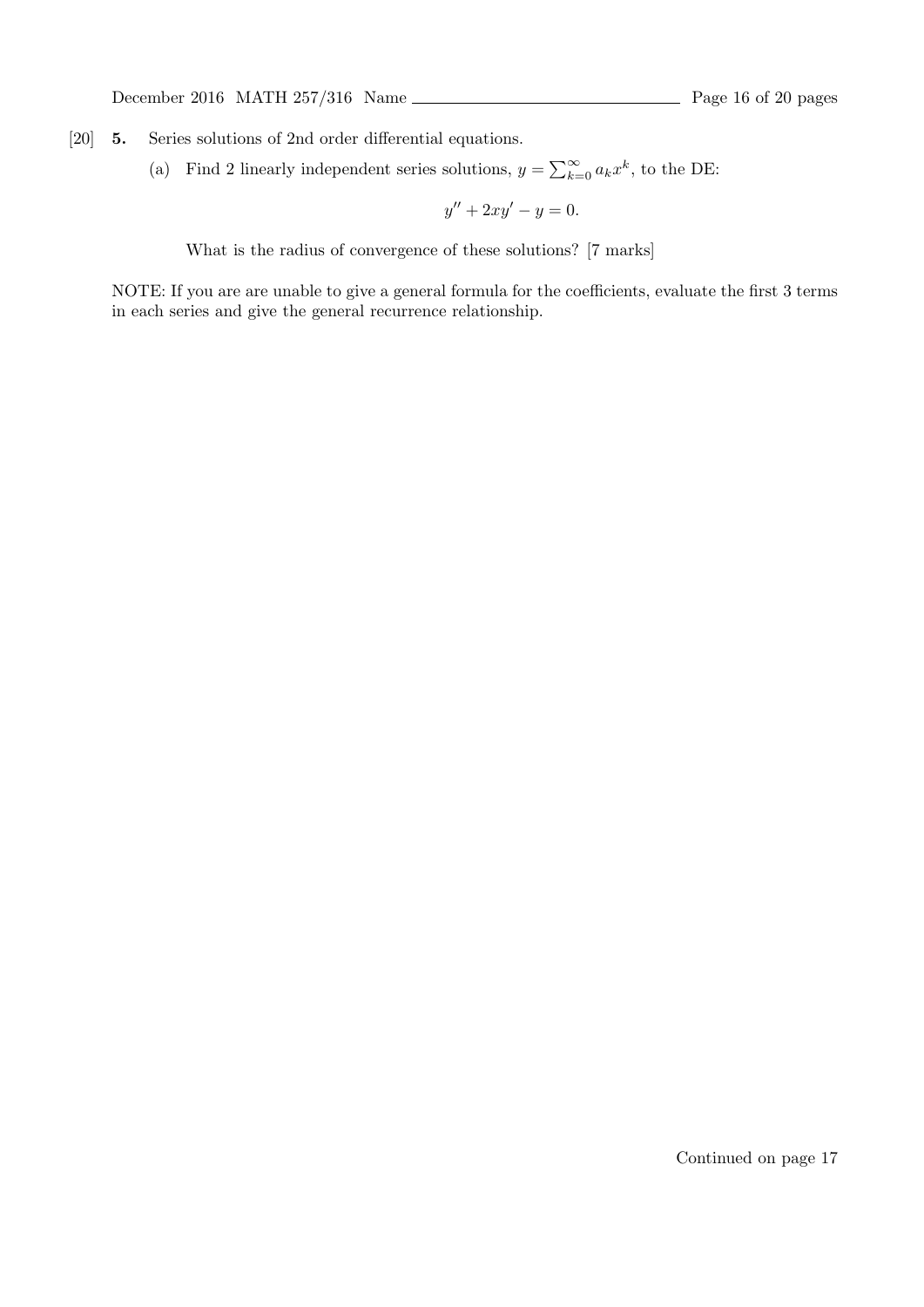**Question 5a continued:**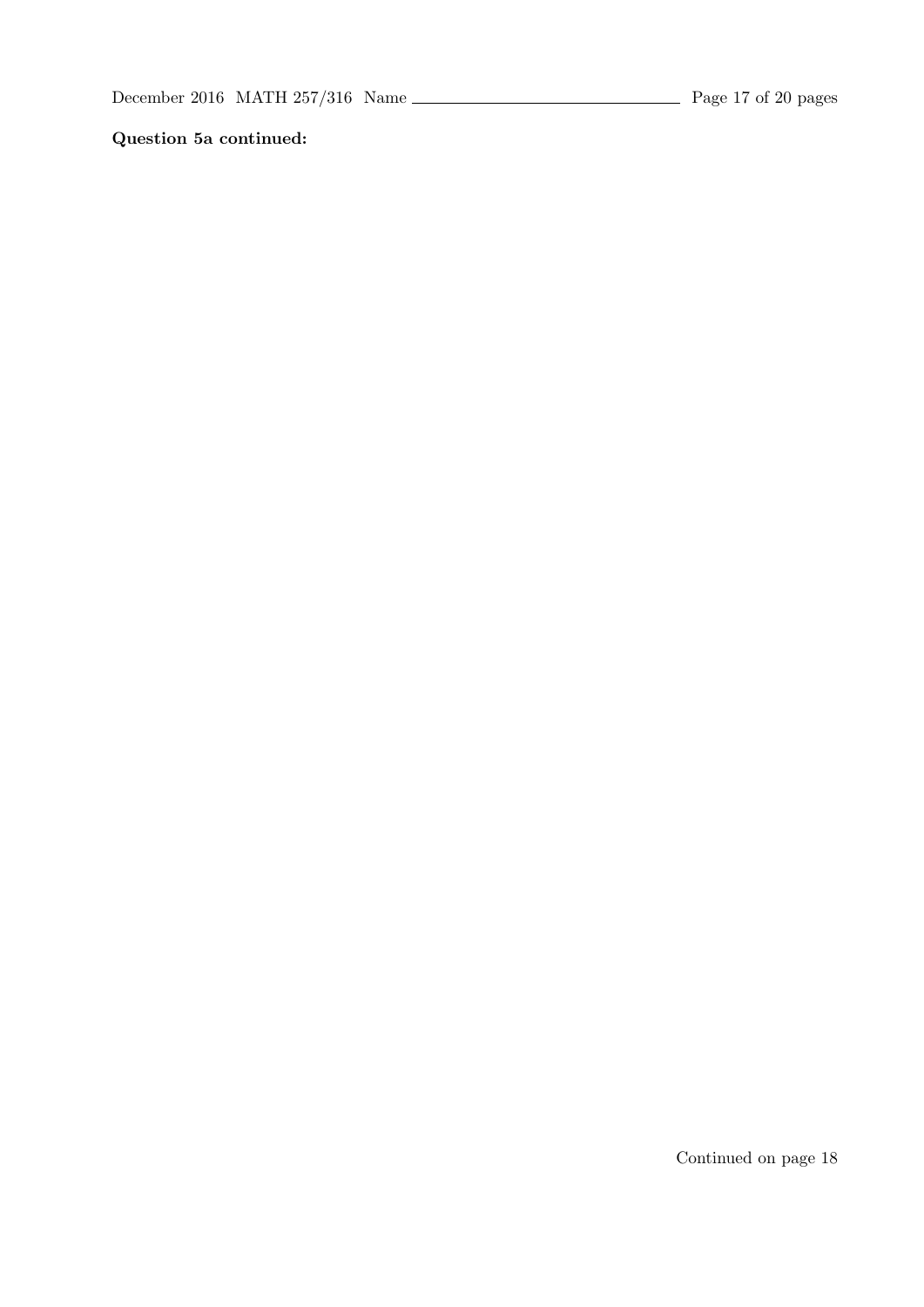December 2016 MATH 257/316 Name <u>Page 18</u> of 20 pages

(b) Using part (a) write down the general solution to

$$
y'' + 2xy' - y = 0,
$$

and find the solution that satisfies initial conditions  $y(0) = 2$ ,  $y'(0) = 0$ . [4 marks]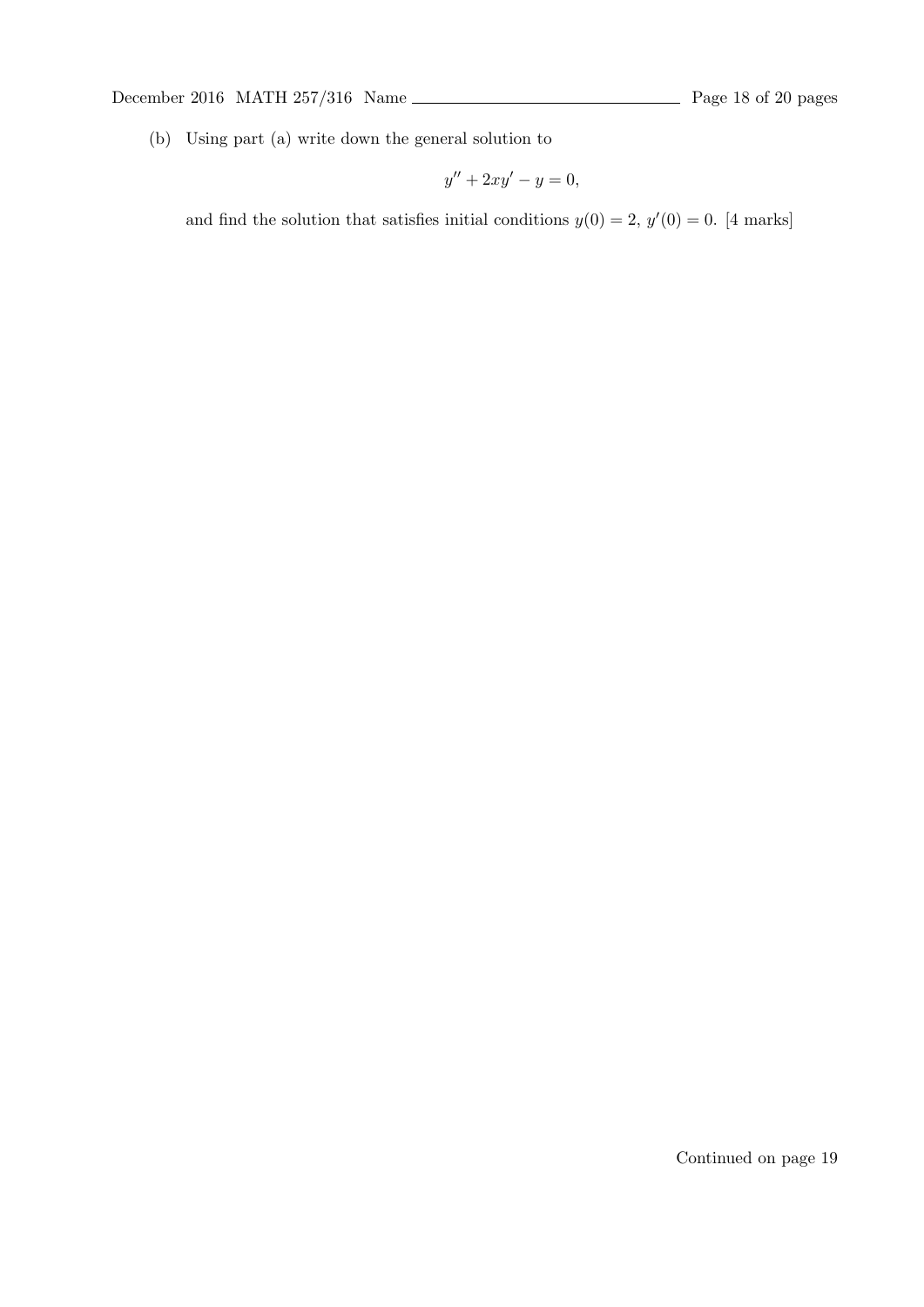# December 2016 MATH  $257/316$  Name  $\overline{\phantom{257/316}}$  Page 19 of 20 pages

(c) Consider the DE:

$$
4xy'' + 2y' + y = 0.
$$

Classify the points  $0 \leq x < \infty$  as either: ordinary points, regular singular points or irregular singular points. [4 marks]